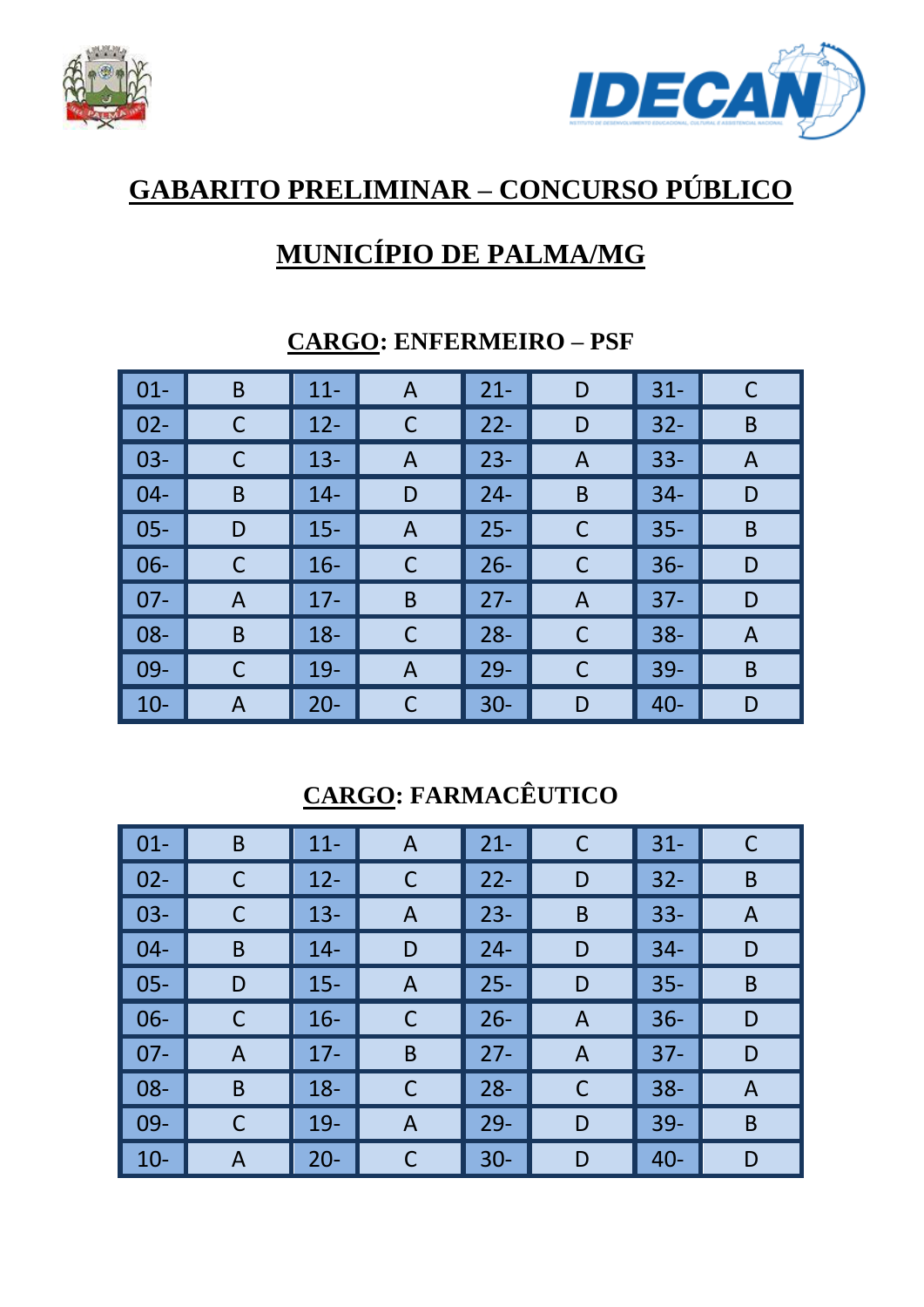



| $\vert$ 01- | B | $11 -$ | $\mathsf{A}$ | $21 -$ | C | $31 -$ |   |
|-------------|---|--------|--------------|--------|---|--------|---|
| $\vert$ 02- | С | $12 -$ | C            | $22 -$ | B | $32 -$ | B |
| $\vert$ 03- | C | $13 -$ | A            | $23 -$ | C | $33 -$ | A |
| $\vert$ 04- | B | $14 -$ | D            | $24 -$ | B | $34 -$ | D |
| $\vert$ 05- | D | $15 -$ | A            | $25 -$ | C | $35 -$ | B |
| $\vert$ 06- | C | $16 -$ | C            | $26 -$ | C | $36 -$ | D |
| $\vert$ 07- | A | $17 -$ | B            | $27 -$ | D | $37 -$ | D |
| $\vert$ 08- | B | $18 -$ | $\mathsf C$  | $28 -$ | C | $38 -$ | A |
| $\vert$ 09- | C | $19 -$ | A            | $29 -$ | A | $39 -$ | B |
| $\vert$ 10- | A | $20 -$ | C            | $30 -$ | A | $40 -$ | D |

#### **CARGO: NUTRICIONISTA**

**CARGO: ODONTÓLOGO – PSF** 

| $\vert$ 01- | B | $11 -$ | $\mathsf{A}$ | $21 -$ | B           | $31 -$ | C |
|-------------|---|--------|--------------|--------|-------------|--------|---|
| $02 -$      | C | $12 -$ | $\mathsf C$  | $22 -$ | $\mathsf C$ | $32 -$ | B |
| $03 -$      | C | $13 -$ | A            | $23 -$ | A           | $33 -$ | A |
| $04 -$      | B | $14 -$ | D            | $24 -$ | B           | $34 -$ | D |
| $05 -$      | D | $15 -$ | A            | $25 -$ | C           | $35 -$ | B |
| $06 -$      | C | $16 -$ | C            | $26 -$ | B           | $36 -$ | D |
| $07 -$      | A | $17 -$ | B            | $27 -$ | D           | $37 -$ | D |
| $08 -$      | B | $18 -$ | C            | $28 -$ | A           | $38 -$ | A |
| $09-$       | C | $19-$  | A            | $29 -$ | C           | $39 -$ | B |
| $10 -$      | A | $20 -$ | C            | $30 -$ | D           | $40 -$ | D |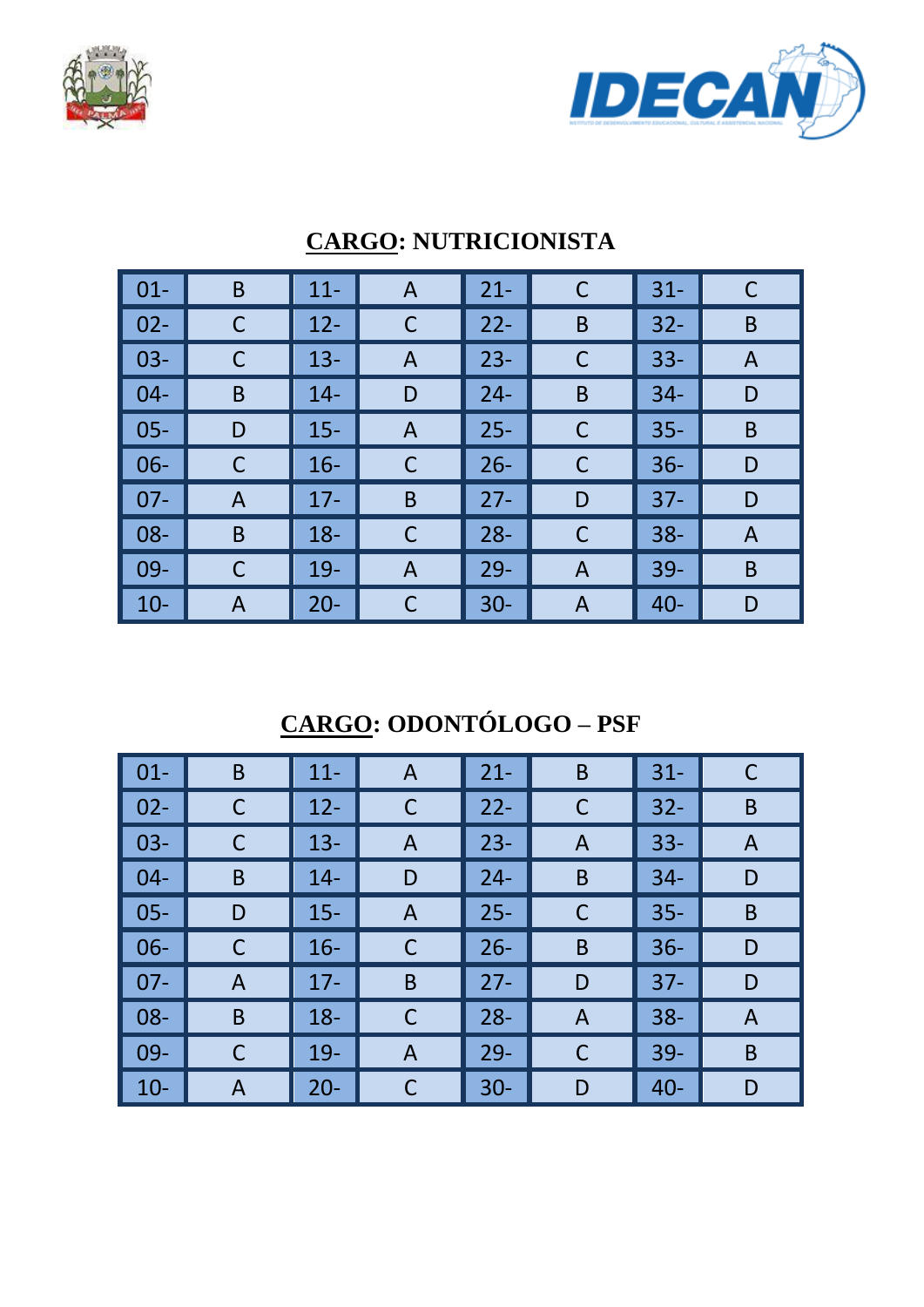



| $01 -$ | B | $11 -$ | $\mathsf C$ | $21 -$ | C | $31 -$ | C |
|--------|---|--------|-------------|--------|---|--------|---|
| $02 -$ |   | $12 -$ | B           | $22 -$ | B | $32 -$ | B |
| $03 -$ | С | $13 -$ | A           | $23 -$ | A | $33 -$ | A |
| $04 -$ | B | $14 -$ | D           | $24 -$ | A | $34 -$ | D |
| $05 -$ | D | $15 -$ | $\mathsf C$ | $25 -$ | B | $35 -$ | B |
| 06-    |   | $16 -$ | D           | $26 -$ | A | $36 -$ | D |
| $07 -$ | A | $17 -$ | B           | $27 -$ | D | $37 -$ | D |
| $08 -$ | B | $18 -$ | $\mathsf C$ | $28 -$ | B | $38 -$ | A |
| 09-    |   | $19 -$ | D           | $29 -$ | A | 39-    | B |
| $10 -$ | A | $20 -$ | D           | $30 -$ | D | $40 -$ | D |

# **CARGO: TÉCNICO EM EDUCAÇÃO**

**CARGO: ADVOGADO** 

| $\vert$ 01- | B | $11 -$ | C              | $21 -$ | C | $31 -$ | С |
|-------------|---|--------|----------------|--------|---|--------|---|
| $\vert$ 02- |   | $12 -$ | B              | $22 -$ | B | $32 -$ | B |
| $\vert$ 03- |   | $13 -$ | $\overline{A}$ | $23 -$ | D | $33 -$ | A |
| $\vert$ 04- | B | $14 -$ | D              | $24 -$ | D | $34 -$ | D |
| $\vert$ 05- | D | $15 -$ | C              | $25 -$ | D | $35 -$ | B |
| $\vert$ 06- |   | $16 -$ | D              | $26 -$ | A | $36 -$ | D |
| $\vert$ 07- | A | $17 -$ | B              | $27 -$ | B | $37 -$ | D |
| $\vert$ 08- | B | $18 -$ | C              | $28 -$ | A | $38 -$ | A |
| $\vert$ 09- | С | $19-$  | D              | $29 -$ | B | $39 -$ | B |
| $\vert$ 10- | A | $20 -$ | D              | $30 -$ | A | $40 -$ | D |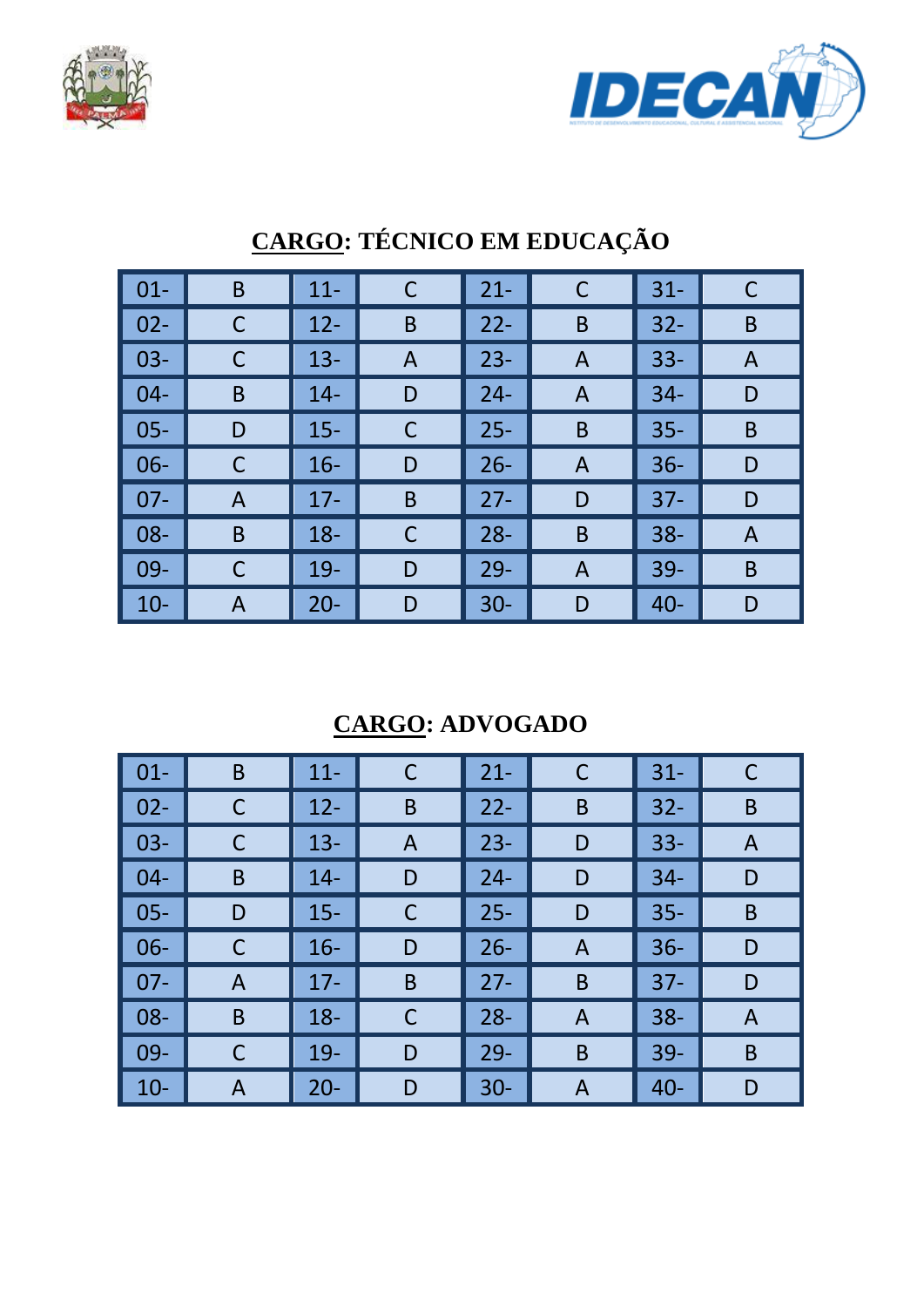



| $01 -$ | B | $11 -$ | C | $21 -$ | A | $31 -$ | С |
|--------|---|--------|---|--------|---|--------|---|
| $02 -$ | С | $12 -$ | B | $22 -$ | A | $32 -$ | B |
| $03 -$ | С | $13 -$ | A | $23 -$ | B | $33 -$ | A |
| $04 -$ | B | $14 -$ | D | $24 -$ | B | $34 -$ | D |
| $05 -$ | D | $15 -$ | C | $25 -$ | D | $35 -$ | B |
| $06 -$ | С | $16 -$ | D | $26 -$ | D | $36 -$ | D |
| $07 -$ | A | $17 -$ | B | $27 -$ | A | $37 -$ | D |
| $08 -$ | B | $18 -$ | C | $28 -$ | D | $38 -$ | A |
| $09 -$ | C | $19 -$ | D | $29 -$ | D | $39 -$ | B |
| $10 -$ | Α | $20 -$ | D | $30 -$ | C | $40 -$ | D |

#### **CARGO: CONTADOR**

#### **CARGO: MONITOR DE CRECHE**

| $\vert$ 01- | B | $11 -$ | C | $21 -$ | A | $31 -$ | B |
|-------------|---|--------|---|--------|---|--------|---|
| $\vert$ 02- | A | $12 -$ | D | $22 -$ | D | $32 -$ | A |
| $\vert$ 03- | D | $13 -$ | A | $23 -$ | B | $33 -$ | A |
| $\vert$ 04- | D | $14 -$ | B | $24 -$ | D | $34 -$ | С |
| $\vert$ 05- | B | $15 -$ | B | $25 -$ | C | $35 -$ | A |
| $\vert$ 06- | B | $16 -$ | B | $26 -$ | C | $36 -$ | C |
| $\vert$ 07- | B | $17 -$ | C | $27 -$ | B | $37 -$ |   |
| $\vert$ 08- | A | $18 -$ | B | $28 -$ | A | $38 -$ | C |
| $\vert$ 09- | D | $19-$  | B | $29 -$ | B | $39 -$ | D |
| $\vert$ 10- |   | $20 -$ | A | $30 -$ | A | $40 -$ | D |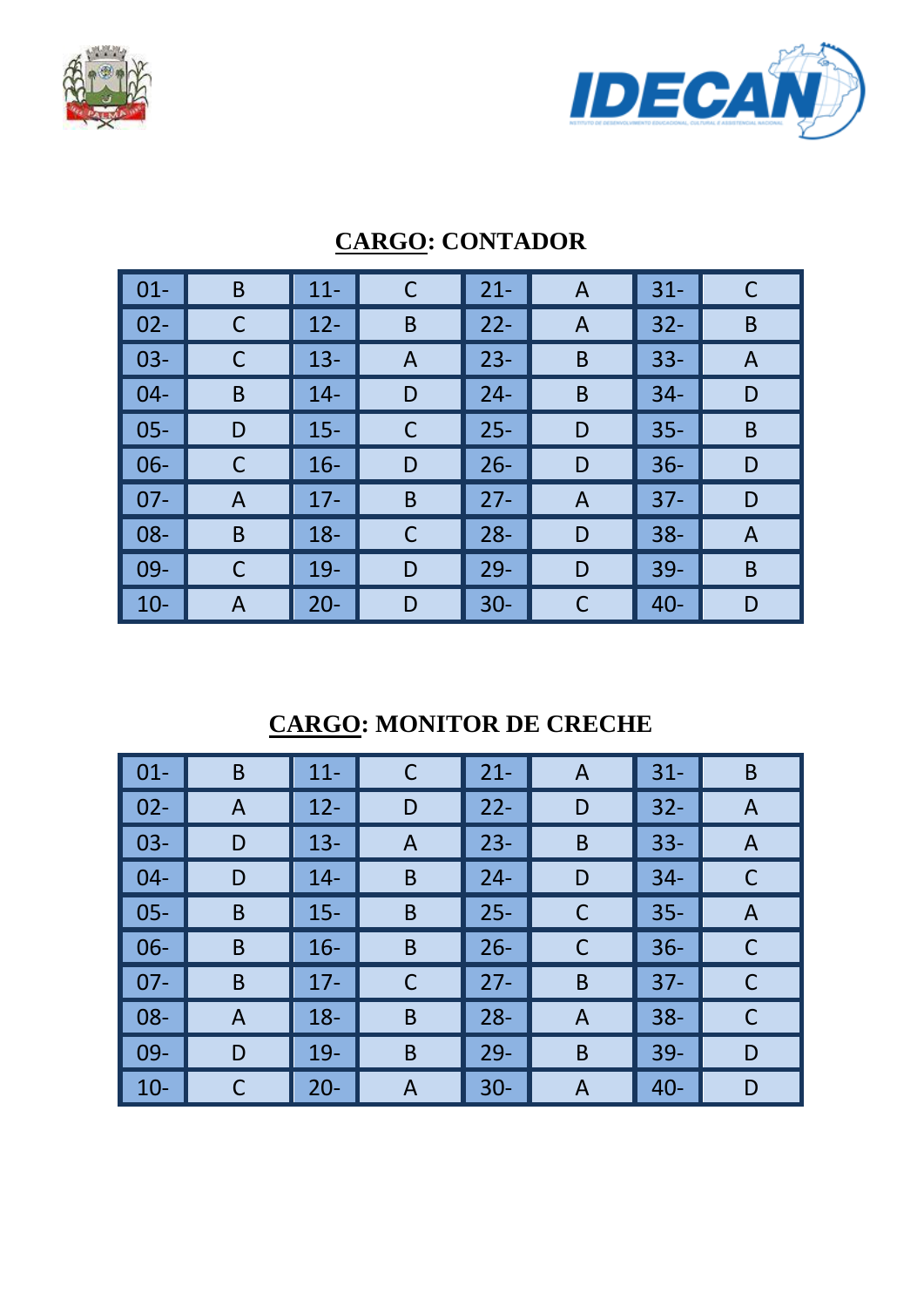



### **CARGO: PROFESSOR REGENTE DE EDUCAÇÃO INFANTIL**

| $\vert$ 01- | B | $11 -$ | С | $21 -$ | C            | $31 -$ | B |
|-------------|---|--------|---|--------|--------------|--------|---|
| $02 -$      | A | $12 -$ | D | $22 -$ | $\mathsf{C}$ | $32 -$ | A |
| $03 -$      | D | $13 -$ | A | $23 -$ | A            | $33 -$ | A |
| $04 -$      | D | $14 -$ | B | $24 -$ | B            | $34 -$ | C |
| $05 -$      | B | $15 -$ | B | $25 -$ | B            | $35 -$ | A |
| $06 -$      | B | $16 -$ | B | $26 -$ | B            | $36 -$ | C |
| $07 -$      | B | $17 -$ | С | $27 -$ | B            | $37 -$ | С |
| $08 -$      | A | $18 -$ | B | $28 -$ | D            | $38 -$ | C |
| $09 -$      | D | $19-$  | B | $29 -$ | D            | $39 -$ | D |
| $10 -$      | C | $20 -$ | A | $30 -$ | C            | $40 -$ | D |

### **CARGO: PROFESSOR REGENTE DAS SÉRIES INICIAIS**

| $\vert$ 01-     | D | $11 -$ | $\mathsf C$ | $21 -$ | D            | $31 -$ | C |
|-----------------|---|--------|-------------|--------|--------------|--------|---|
| $\parallel$ 02- | D | $12 -$ | B           | $22 -$ | $\mathsf{C}$ | $32 -$ | B |
| $\vert$ 03-     | D | $13 -$ | C           | $23 -$ | D            | $33 -$ | A |
| $\parallel$ 04- | B | $14 -$ | A           | $24 -$ | C            | $34-$  | B |
| $\vert$ 05-     | D | $15 -$ | C           | $25 -$ | A            | $35 -$ | B |
| $\vert$ 06-     | D | $16 -$ | A           | $26 -$ | D            | $36 -$ | A |
| $\parallel$ 07- | D | $17 -$ | D           | $27 -$ | A            | $37 -$ | A |
| $\vert$ 08-     | D | $18 -$ | $\mathsf C$ | $28 -$ | B            | $38 -$ | C |
| $\vert$ 09-     | B | $19-$  | B           | $29 -$ | A            | $39 -$ | B |
| $\vert$ 10-     |   | $20 -$ | C           | $30 -$ | A            | $40 -$ |   |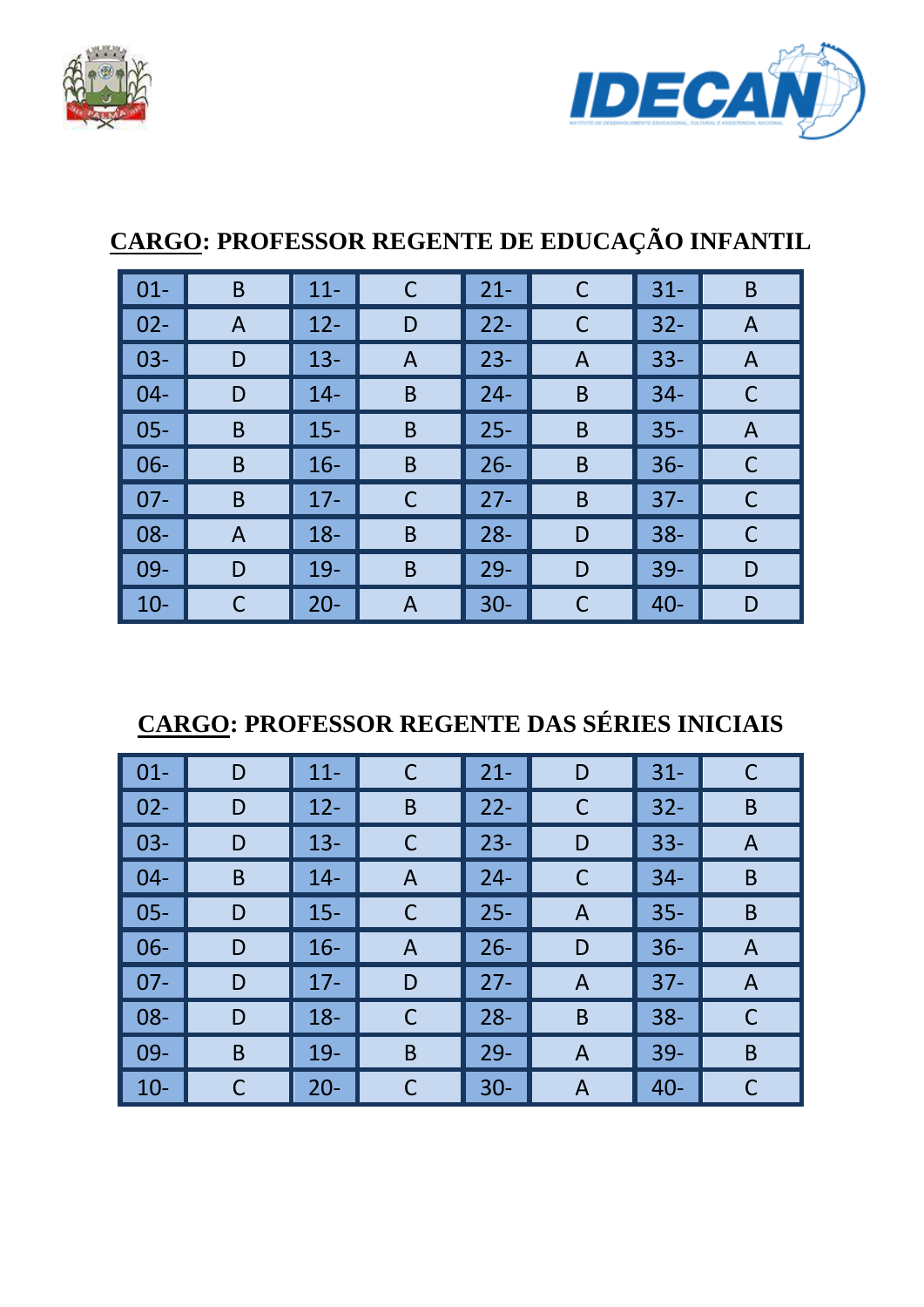



| $01 -$ | B | $11 -$ | $\mathsf C$ | $21 -$ | C | $31 -$ | B |
|--------|---|--------|-------------|--------|---|--------|---|
| $02 -$ | A | $12 -$ | D           | $22 -$ | A | $32 -$ | A |
| $03 -$ | D | $13 -$ | A           | $23 -$ | С | $33 -$ | A |
| $04 -$ | D | $14 -$ | B           | $24 -$ | С | $34 -$ | C |
| $05 -$ | B | $15 -$ | B           | $25 -$ | D | $35 -$ | A |
| 06-    | B | $16 -$ | B           | $26 -$ | С | $36 -$ | C |
| $07 -$ | A | $17 -$ | C           | $27 -$ | C | $37 -$ | C |
| $08 -$ | D | $18 -$ | B           | $28 -$ | D | $38 -$ | C |
| 09-    |   | $19 -$ | B           | $29 -$ | С | 39-    | D |
| $10 -$ | С | $20 -$ | A           | $30 -$ | B | $40 -$ | D |

#### **CARGO: AGENTE ADMINISTRATIVO**

**CARGO: ATENDENTE DE CRECHE** 

| $\vert$ 01-     | B | $11 -$ | С | $21 -$ | D | $31 -$ | B |
|-----------------|---|--------|---|--------|---|--------|---|
| $\vert$ 02-     | A | $12 -$ | D | $22 -$ | D | $32 -$ | A |
| $\vert$ 03-     | D | $13 -$ | A | $23 -$ | C | $33 -$ | A |
| $\parallel$ 04- | D | $14 -$ | B | $24 -$ | B | $34 -$ |   |
| $\vert$ 05-     | B | $15 -$ | B | $25 -$ | B | $35 -$ | A |
| $\vert$ 06-     | B | $16 -$ | B | $26 -$ | A | $36 -$ | C |
| $\vert$ 07-     | A | $17 -$ | C | $27 -$ | B | $37 -$ |   |
| $\vert$ 08-     | D | $18 -$ | B | $28 -$ | B | $38 -$ | C |
| $\parallel$ 09- | С | $19-$  | B | $29 -$ | B | $39 -$ | D |
| $\vert$ 10-     |   | $20 -$ | A | $30 -$ | A | $40 -$ | D |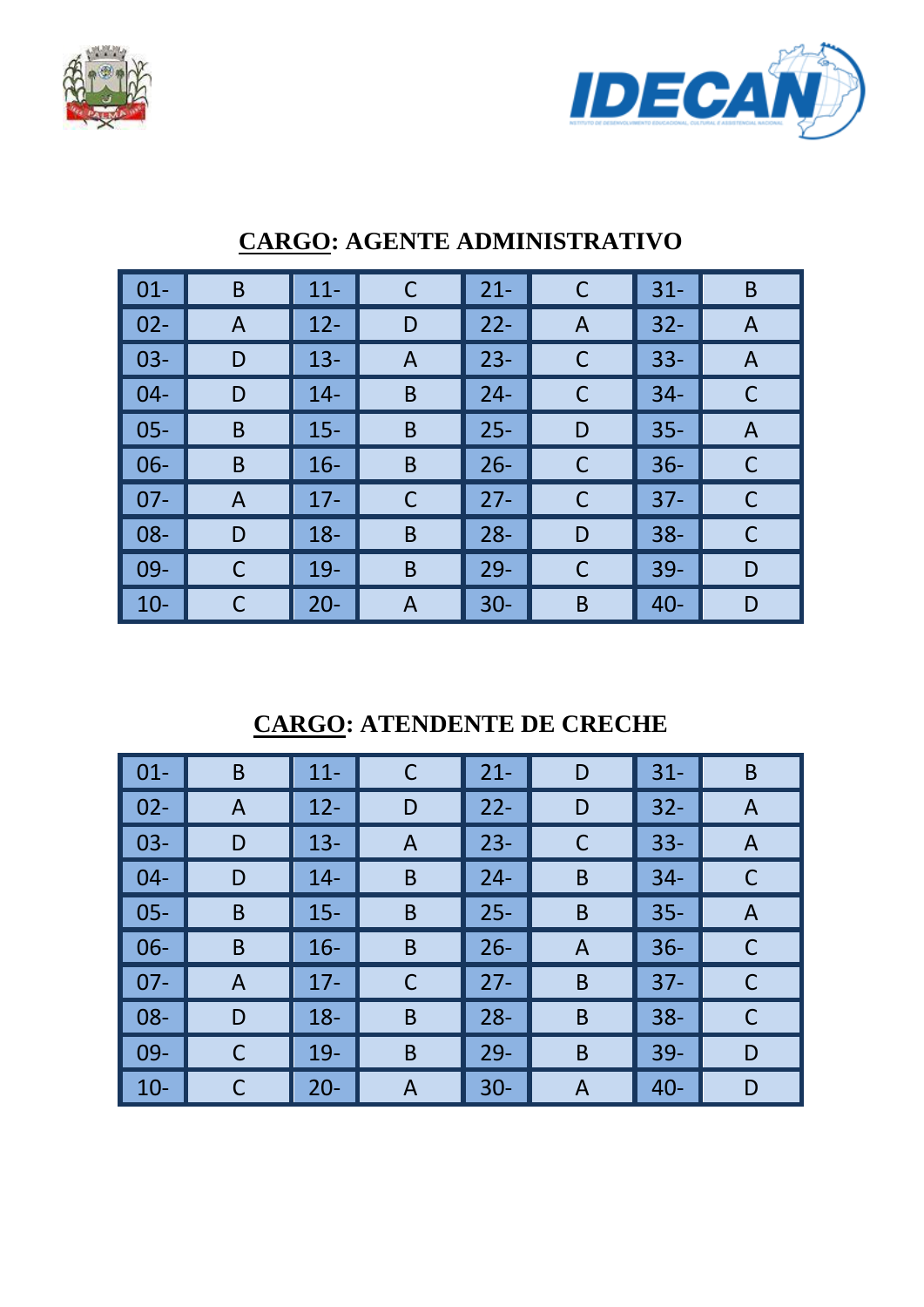



| $01 -$ | B | $11 -$ | $\mathsf C$ | $21 -$ | $\mathsf{C}$ | $31 -$ | B |
|--------|---|--------|-------------|--------|--------------|--------|---|
| $02 -$ | A | $12 -$ | D           | $22 -$ | C            | $32 -$ | A |
| $03 -$ | D | $13 -$ | A           | $23 -$ | B            | $33 -$ | A |
| $04 -$ | D | $14 -$ | B           | $24 -$ | D            | $34 -$ | С |
| $05 -$ | B | $15 -$ | B           | $25 -$ | $\mathsf C$  | $35 -$ | A |
| $06 -$ | B | $16 -$ | B           | $26 -$ | D            | $36 -$ |   |
| $07 -$ | A | $17 -$ | C           | $27 -$ | A            | $37 -$ | C |
| $08 -$ | D | $18 -$ | B           | $28 -$ | B            | $38 -$ | С |
| 09-    | C | $19 -$ | B           | $29 -$ | C            | $39 -$ | D |
| $10 -$ | C | $20 -$ | A           | $30 -$ | A            | $40 -$ | D |

#### **CARGO: AUXILIAR DE SECRETARIA ESCOLAR**

**CARGO: AUXILIAR DE SAÚDE BUCAL – PSF** 

| $\vert$ 01- | A | $11 -$ | C | $21 -$ | C | $31 -$ | C |
|-------------|---|--------|---|--------|---|--------|---|
| $\vert$ 02- | B | $12 -$ | B | $22 -$ | A | $32 -$ | B |
| $\vert$ 03- | A | $13 -$ | C | $23 -$ | B | $33 -$ | A |
| $\vert$ 04- | D | $14 -$ | A | $24 -$ | C | $34 -$ | B |
| $\vert$ 05- | A | $15 -$ | C | $25 -$ | A | $35 -$ | B |
| $\vert$ 06- |   | $16 -$ | A | $26 -$ | B | $36 -$ | A |
| $07 -$      | D | $17 -$ | D | $27 -$ | C | $37 -$ | A |
| $\vert$ 08- | D | $18 -$ | C | $28 -$ | D | $38 -$ | C |
| $\vert$ 09- |   | $19 -$ | B | $29 -$ | C | $39 -$ | B |
| $\vert$ 10- | A | $20 -$ | С | $30 -$ | B | $40 -$ | С |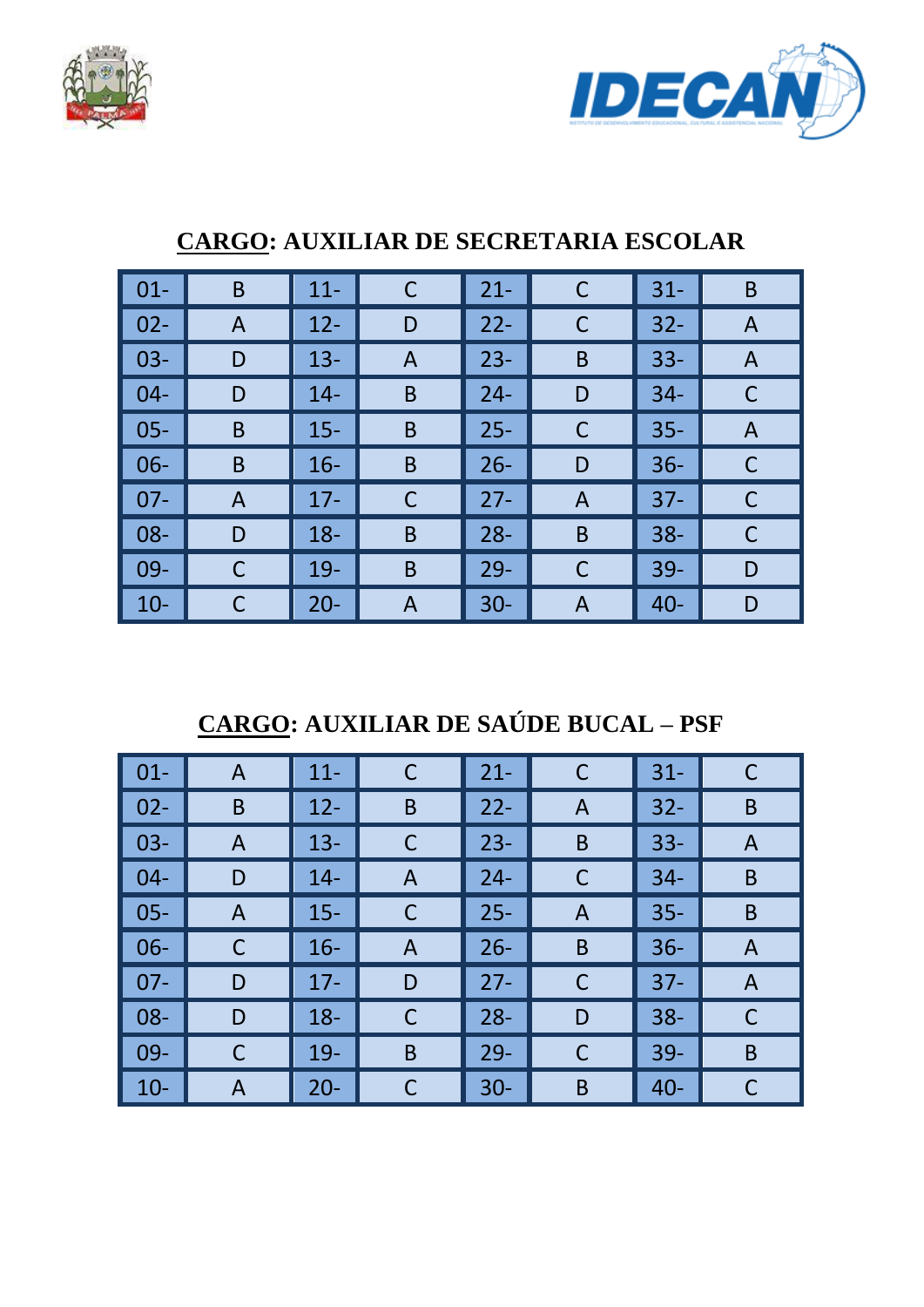



| $01 -$ | $\mathsf{A}$ | $11 -$ | C           | $21 -$ | C | $31 -$ |   |
|--------|--------------|--------|-------------|--------|---|--------|---|
| $02 -$ | B            | $12 -$ | B           | $22 -$ | C | $32 -$ | B |
| $03 -$ | A            | $13 -$ | C           | $23 -$ | D | $33 -$ | A |
| $04 -$ | D            | $14 -$ | A           | $24 -$ | D | $34-$  | B |
| $05 -$ | A            | $15 -$ | C           | $25 -$ | A | $35 -$ | B |
| $06 -$ | С            | $16 -$ | A           | $26 -$ | B | $36 -$ | A |
| $07 -$ | D            | $17 -$ | D           | $27 -$ | B | $37 -$ | A |
| $08 -$ | D            | $18 -$ | $\mathsf C$ | $28 -$ | B | $38 -$ | С |
| 09-    |              | $19 -$ | B           | $29 -$ | A | $39 -$ | B |
| $10-$  | A            | $20 -$ | C           | $30 -$ | B | $40 -$ |   |

## **CARGO: SECRETÁRIO ESCOLAR**

**CARGO: TÉCNICO EM ENFERMAGEM – PSF** 

| $\vert$ 01-     | B | $11 -$ | C | $21 -$ | B | $31 -$ | B |
|-----------------|---|--------|---|--------|---|--------|---|
| $\vert$ 02-     | A | $12 -$ | D | $22 -$ | C | $32 -$ | A |
| $\vert$ 03-     | D | $13 -$ | A | $23 -$ | D | $33 -$ | A |
| $\vert$ 04-     | D | $14 -$ | B | $24 -$ | A | $34 -$ | C |
| $\vert$ 05-     | B | $15 -$ | B | $25 -$ | A | $35 -$ | A |
| $\vert$ 06-     | B | $16 -$ | B | $26 -$ | B | $36 -$ | C |
| $\parallel$ 07- | A | $17 -$ | C | $27 -$ | D | $37 -$ | C |
| $\parallel$ 08- | D | $18 -$ | B | $28 -$ | D | $38 -$ | C |
| $\parallel$ 09- | C | $19 -$ | B | $29 -$ | D | $39 -$ | D |
| $\vert$ 10-     |   | $20 -$ | A | $30 -$ | B | $40 -$ | D |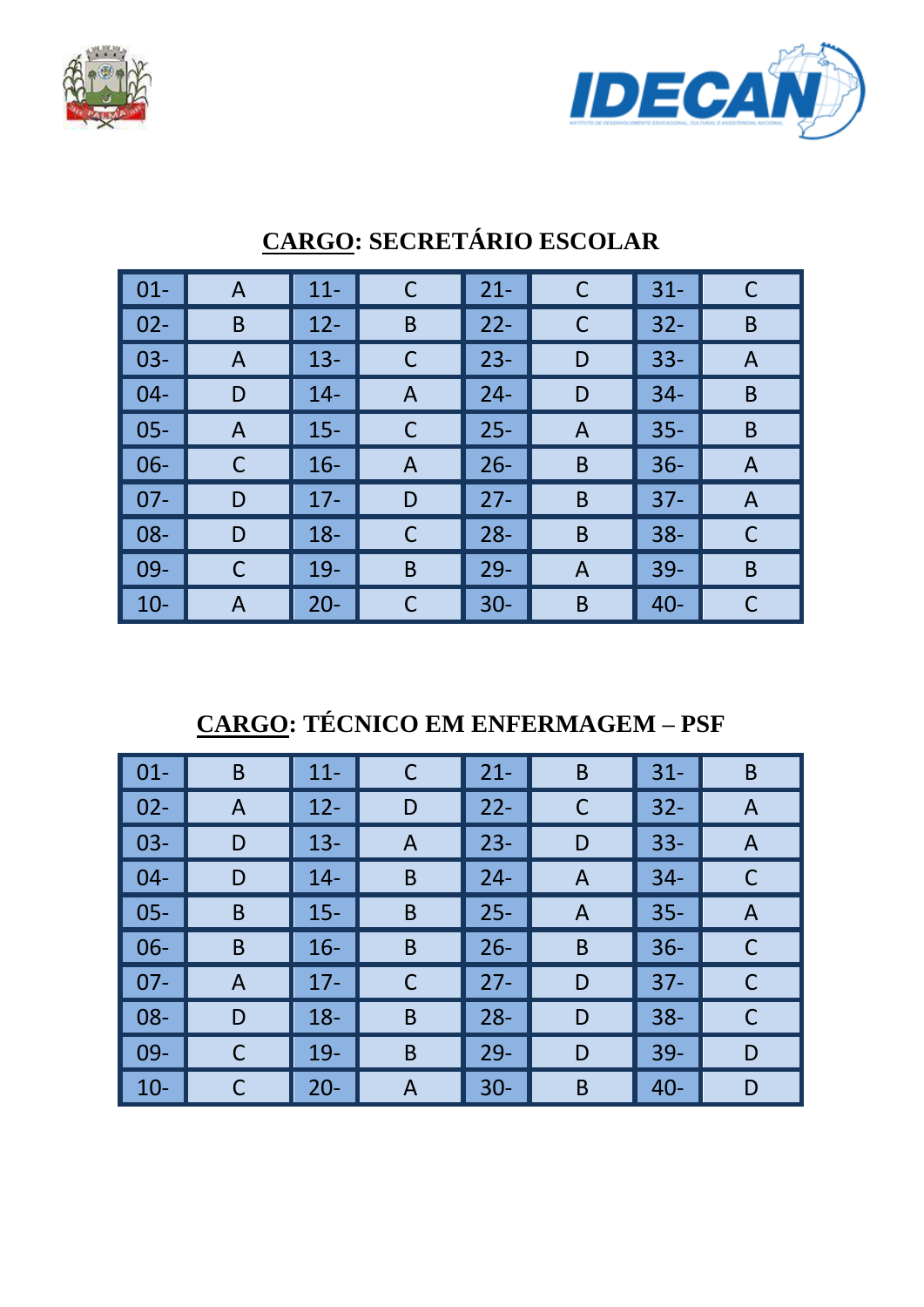



| $\vert$ 01-     | B | $11 -$ | C           | $21 -$ | A            | $31 -$ | B |
|-----------------|---|--------|-------------|--------|--------------|--------|---|
| $\vert$ 02-     | A | $12 -$ | D           | $22 -$ | D            | $32 -$ | A |
| $\vert$ 03-     | D | $13 -$ | A           | $23 -$ | D            | $33 -$ | A |
| $\vert$ 04-     | D | $14 -$ | $\mathsf B$ | $24 -$ | D            | $34-$  | С |
| $\vert$ 05-     | B | $15 -$ | B           | $25 -$ | B            | $35 -$ | A |
| $\vert$ 06-     | B | $16 -$ | B           | $26 -$ | A            | $36 -$ |   |
| $\parallel$ 07- | A | $17 -$ | $\mathsf C$ | $27 -$ | D            | $37 -$ | C |
| $\vert$ 08-     | D | $18 -$ | B           | $28 -$ | $\mathsf{C}$ | $38 -$ | C |
| $\vert$ 09-     |   | $19 -$ | B           | $29 -$ | C            | $39 -$ | D |
| $\vert$ 10-     |   | $20 -$ | A           | $30 -$ | B            | $40 -$ | D |

### **CARGO: TÉCNICO EM HIGIENE BUCAL**

## **CARGO: BOMBEIRO HIDRÁULICO**

| $01 -$ | C | $11 -$ | C | $21 -$ | Ċ |
|--------|---|--------|---|--------|---|
| $02 -$ | D | $12 -$ | D | $22 -$ | A |
| $03 -$ | C | $13 -$ | C | $23 -$ | D |
| $04 -$ | D | $14 -$ | С | $24 -$ | D |
| $05 -$ | A | $15 -$ | B | $25 -$ | A |
| $06 -$ | A | $16 -$ | B | $26 -$ | С |
| $07 -$ | B | $17-$  | C | $27 -$ | С |
| 08-    | D | $18 -$ | B | $28 -$ | C |
| 09-    | D | $19-$  | A | $29 -$ | C |
| $10-$  | A | $20 -$ | D | $30 -$ | B |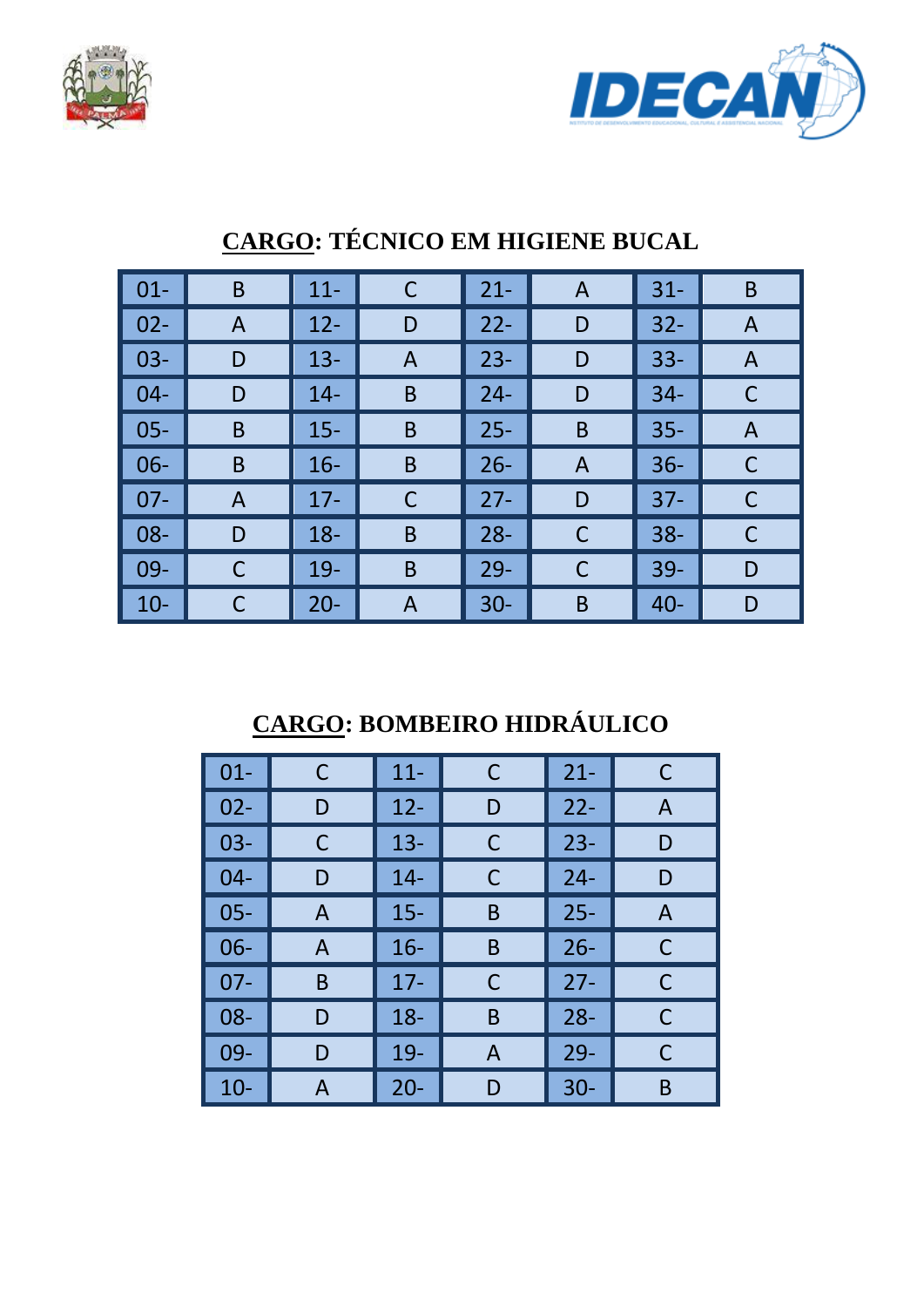



| $01 -$ | C | $11 -$ | С | $21 -$ | C |
|--------|---|--------|---|--------|---|
| $02 -$ | D | $12 -$ | D | $22 -$ | A |
| $03 -$ | C | $13 -$ | C | $23 -$ | D |
| $04 -$ | D | $14 -$ | C | $24 -$ | D |
| $05 -$ | A | $15 -$ | B | $25 -$ | A |
| $06 -$ | A | $16 -$ | B | $26 -$ | C |
| $07 -$ | B | $17 -$ | C | $27 -$ | С |
| $08 -$ | D | $18 -$ | B | $28 -$ | C |
| 09-    | D | $19-$  | A | $29-$  | C |
| $10-$  | A | $20 -$ | D | $30 -$ | B |

#### **CARGO: COVEIRO**

#### **CARGO: ELETRICISTA**

| $01 -$ | C            | $11 -$ | C | $21 -$ | C |
|--------|--------------|--------|---|--------|---|
| $02 -$ | D            | $12 -$ | D | $22 -$ | A |
| $03 -$ | С            | $13 -$ | С | $23 -$ | D |
| $04 -$ | D            | $14 -$ | С | $24 -$ | D |
| $05 -$ | A            | $15 -$ | B | $25 -$ | A |
| 06-    | $\mathsf{A}$ | $16 -$ | B | $26 -$ | C |
| $07 -$ | B            | $17 -$ | C | $27 -$ | C |
| 08-    | D            | $18 -$ | B | $28 -$ | C |
| 09-    | D            | $19-$  | A | $29 -$ | С |
| $10-$  | А            | $20 -$ | D | $30 -$ | B |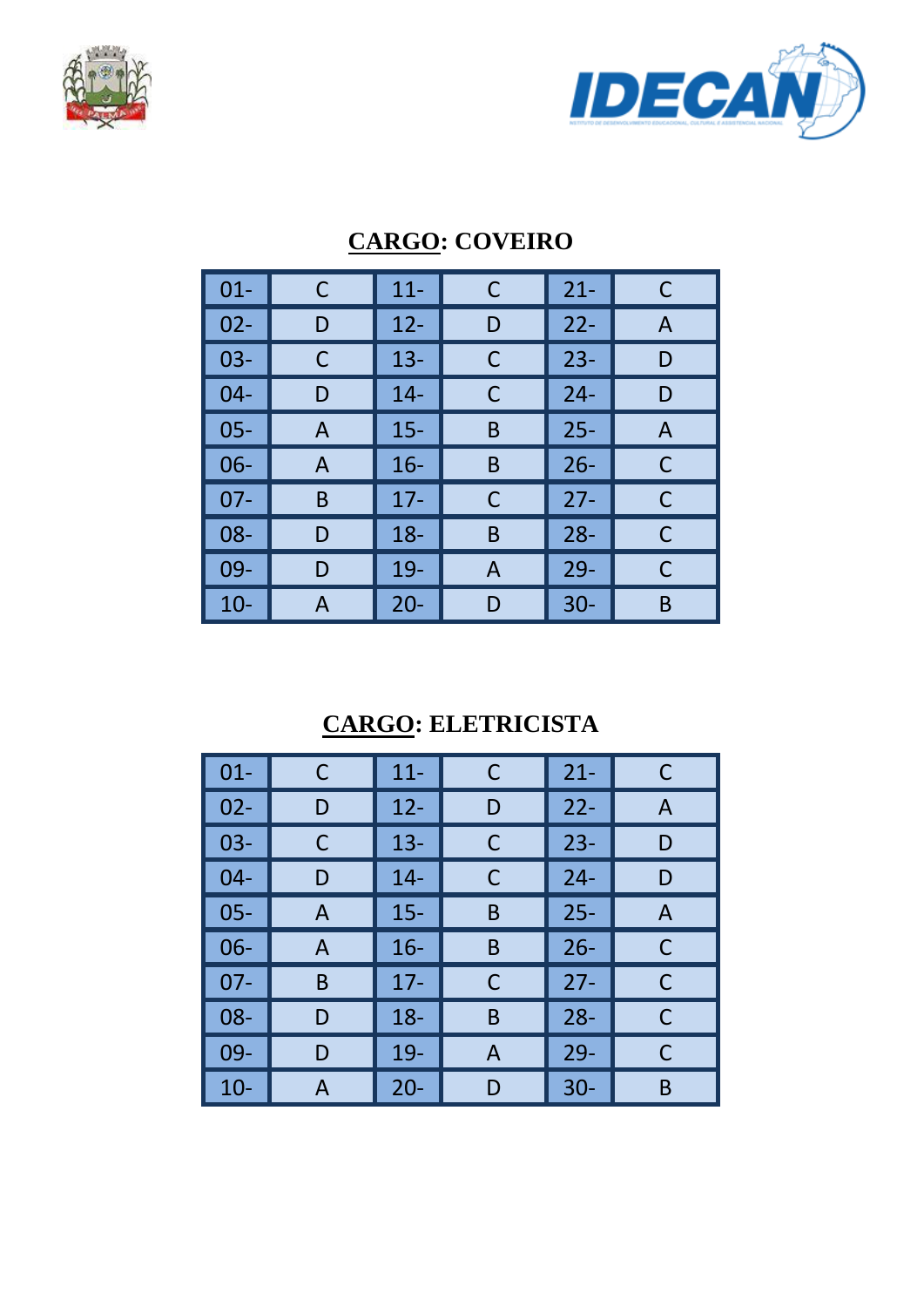



| $01 -$ | C | $11 -$ | $\mathsf{C}$ | $21 -$ | C |
|--------|---|--------|--------------|--------|---|
| $02 -$ | D | $12 -$ | D            | $22 -$ | A |
| $03 -$ | С | $13 -$ | C            | $23 -$ | D |
| $04 -$ | D | $14 -$ | C            | $24 -$ | D |
| $05 -$ | A | $15 -$ | B            | $25 -$ | A |
| $06 -$ | A | $16 -$ | B            | $26 -$ | С |
| $07 -$ | B | $17 -$ | C            | $27 -$ | C |
| 08-    | D | $18 -$ | B            | $28 -$ | C |
| 09-    | D | 19-    | A            | $29 -$ | С |
| $10-$  | А | $20 -$ | D            | $30 -$ | B |

#### **CARGO: GARI**

### **CARGO: INSPETOR DE ALUNOS**

| $01 -$ | C | $11 -$ | C | $21 -$ | C |
|--------|---|--------|---|--------|---|
| $02 -$ | D | $12 -$ | D | $22 -$ | A |
| $03 -$ | С | $13 -$ | C | $23 -$ | D |
| $04 -$ | D | $14 -$ | C | $24 -$ | D |
| $05 -$ | A | $15 -$ | B | $25 -$ | A |
| $06 -$ | A | $16 -$ | B | $26 -$ | С |
| $07 -$ | B | $17 -$ | C | $27 -$ | С |
| 08-    | D | $18 -$ | B | $28 -$ | C |
| 09-    | D | 19-    | A | $29 -$ | С |
| $10-$  | А | $20 -$ | D | $30 -$ | B |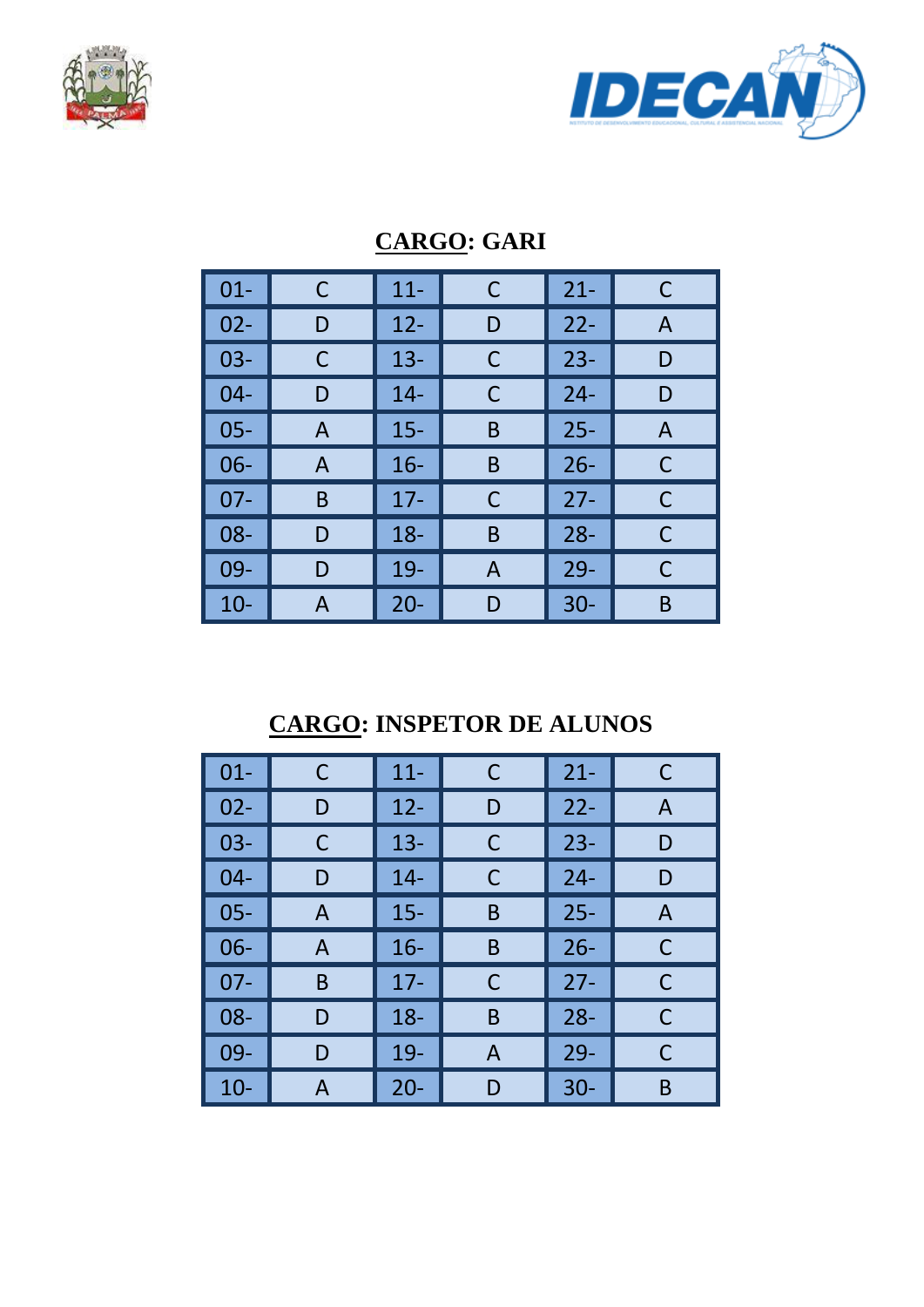



| $01 -$ | C | $11 -$ | C | $21 -$ | C |
|--------|---|--------|---|--------|---|
| $02 -$ | D | $12 -$ | D | $22 -$ | A |
| $03 -$ | С | $13 -$ | C | $23 -$ | D |
| $04 -$ | D | $14 -$ | C | $24 -$ | D |
| $05 -$ | A | $15 -$ | B | $25 -$ | A |
| $06-$  | A | $16 -$ | B | $26 -$ | C |
| $07 -$ | B | $17 -$ | C | $27 -$ | C |
| $08 -$ | D | $18 -$ | B | $28 -$ | С |
| 09-    | D | $19-$  | A | $29-$  | С |
| $10-$  | A | $20 -$ | D | $30 -$ | B |

#### **CARGO: MOTORISTA**

#### **CARGO: PEDREIRO**

| $01 -$ | C | $11 -$ | C | $21 -$ | C |
|--------|---|--------|---|--------|---|
| $02 -$ | D | $12 -$ | D | $22 -$ | A |
| $03 -$ | С | $13 -$ | С | $23 -$ | D |
| $04 -$ | D | $14 -$ | C | $24 -$ | D |
| $05 -$ | A | $15 -$ | B | $25 -$ | A |
| $06 -$ | A | $16 -$ | B | $26 -$ | C |
| $07 -$ | B | $17 -$ | C | $27 -$ | C |
| 08-    | D | $18 -$ | B | $28 -$ | C |
| 09-    | D | 19-    | A | $29 -$ | C |
| $10-$  | A | $20 -$ | D | $30 -$ | B |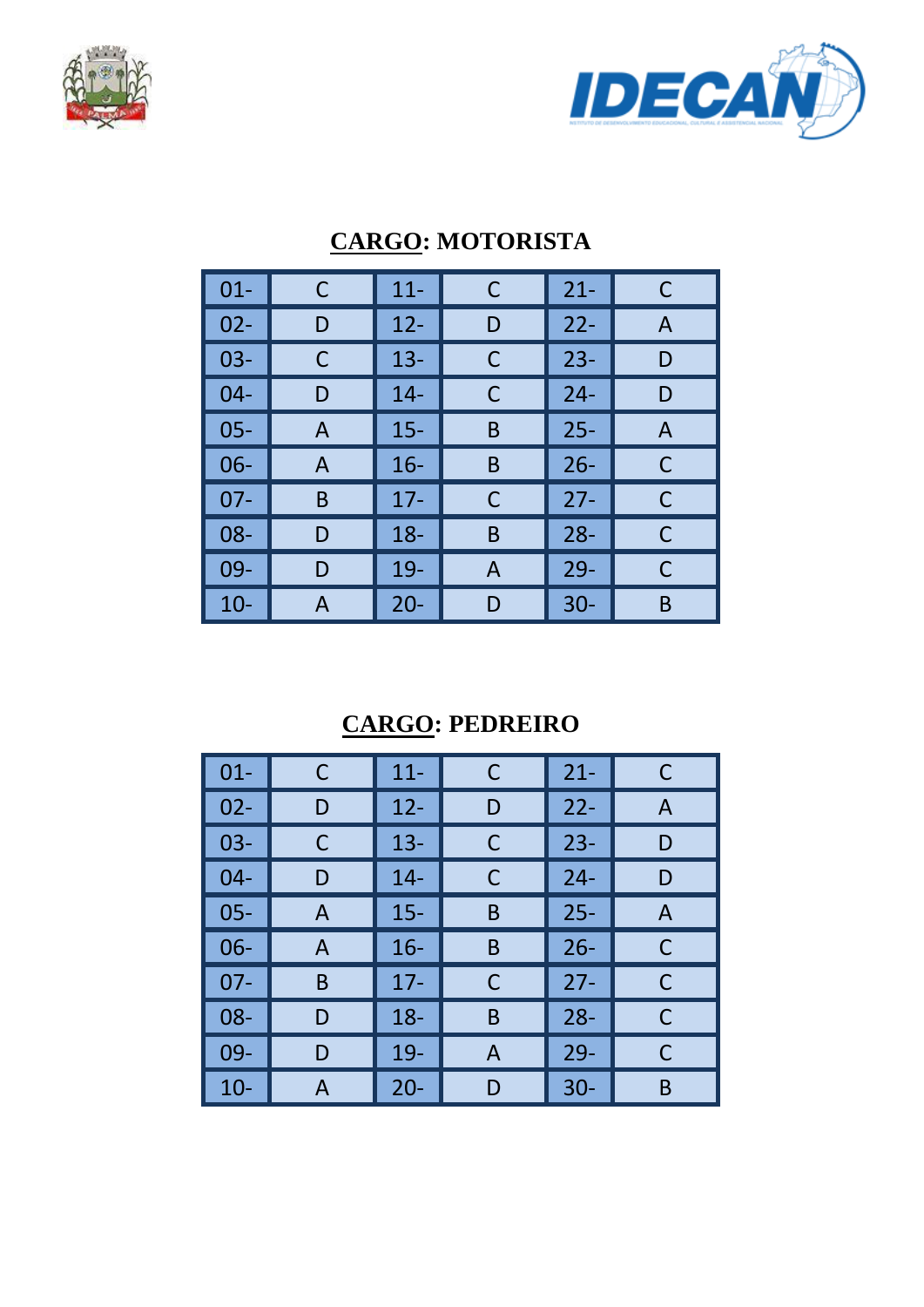



| $01 -$ | C | $11 -$ | C | $21 -$ | C |
|--------|---|--------|---|--------|---|
| $02 -$ | D | $12 -$ | D | $22 -$ | A |
| $03 -$ | С | $13 -$ | С | $23 -$ | D |
| $04 -$ | D | $14 -$ | C | $24 -$ | D |
| $05 -$ | A | $15 -$ | B | $25 -$ | A |
| $06 -$ | A | $16 -$ | B | $26 -$ | C |
| $07 -$ | B | $17 -$ | C | $27 -$ | C |
| $08 -$ | D | $18 -$ | B | $28 -$ | C |
| 09-    | D | $19-$  | A | $29-$  | C |
| $10 -$ | А | $20 -$ | D | $30 -$ | B |

#### **CARGO: ZELADOR**

### **CARGO: COZINHEIRA ESCOLAR**

| $01 -$ | D | $11 -$ | A | $21 -$ | B |
|--------|---|--------|---|--------|---|
| $02 -$ | D | $12 -$ | D | $22 -$ | B |
| $03 -$ | B | $13 -$ | C | $23 -$ | С |
| $04 -$ | B | $14 -$ | D | $24 -$ | C |
| $05 -$ | A | $15 -$ | A | $25 -$ | A |
| $06 -$ | B | $16 -$ | B | $26 -$ | A |
| $07 -$ | B | $17 -$ | С | $27 -$ | A |
| 08-    | C | $18 -$ | B | $28 -$ | D |
| 09-    | D | $19-$  | С | $29 -$ | D |
| $10-$  | D | $20 -$ | А | $30 -$ | А |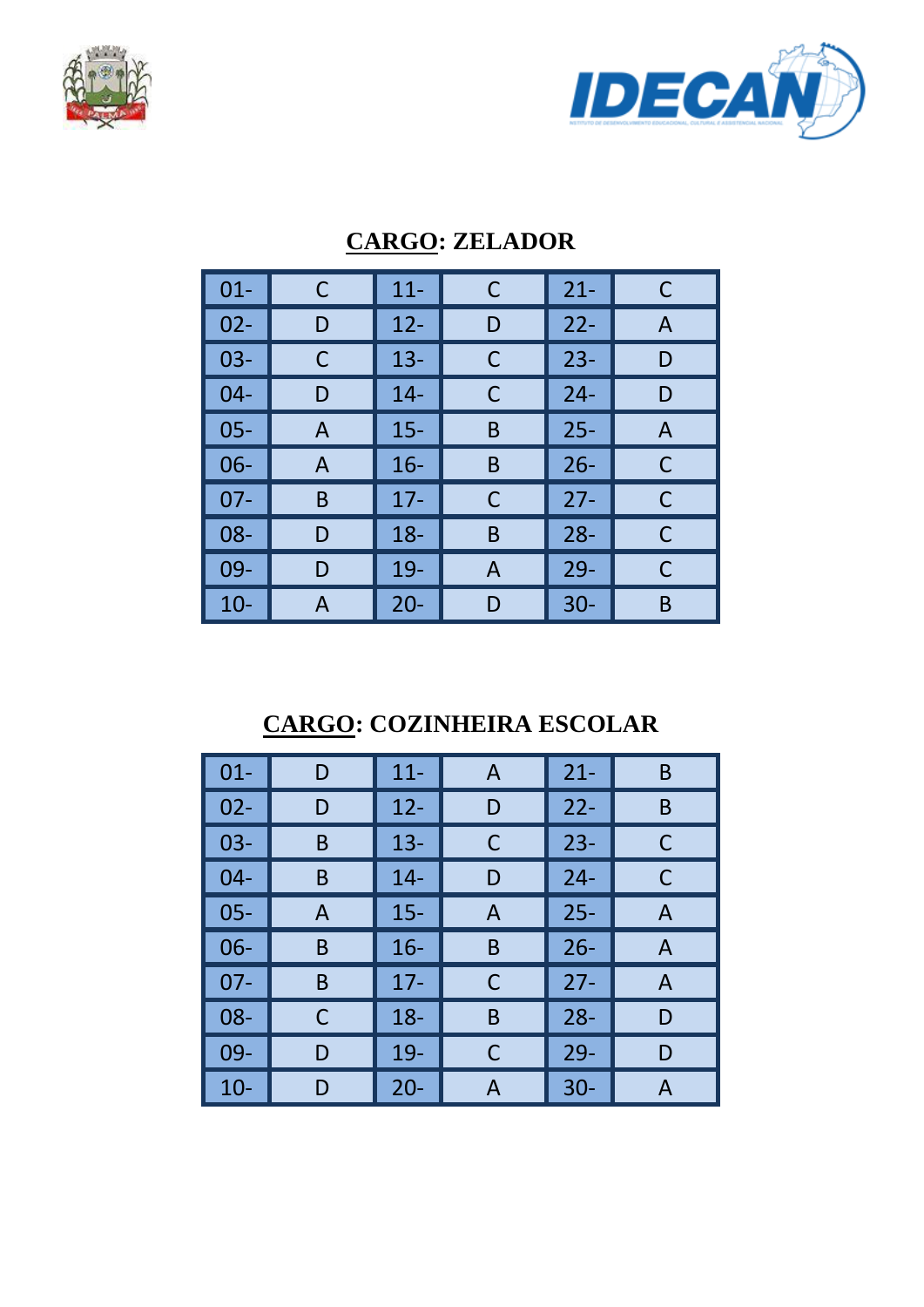



| $01 -$ | D | $11 -$ | $\mathsf{A}$ | $21 -$ | B |
|--------|---|--------|--------------|--------|---|
|        |   |        |              |        |   |
| $02 -$ | D | $12 -$ | D            | $22 -$ | B |
| $03 -$ | B | $13 -$ | С            | $23 -$ | C |
| $04 -$ | B | $14 -$ | D            | $24 -$ | C |
| $05 -$ | A | $15 -$ | A            | $25 -$ | A |
| $06 -$ | B | $16 -$ | B            | $26 -$ | A |
| $07 -$ | B | $17 -$ | C            | $27 -$ | A |
| 08-    | C | $18 -$ | B            | $28 -$ | D |
| 09-    | D | 19-    | C            | $29 -$ | D |
| $10 -$ | D | $20 -$ | Α            | $30 -$ | А |

## **CARGO: MECÂNICO**

**CARGO: MONITOR DE TRANSPORTE ESCOLAR** 

| $01 -$ | D | $11 -$ | A | $21 -$ | B            |
|--------|---|--------|---|--------|--------------|
| $02 -$ | D | $12 -$ | D | $22 -$ | B            |
| $03 -$ | B | $13 -$ | С | $23 -$ | C            |
| $04 -$ | B | $14 -$ | D | $24 -$ | C            |
| $05 -$ | A | $15 -$ | A | $25 -$ | $\mathsf{A}$ |
| $06 -$ | B | $16 -$ | B | $26 -$ | A            |
| $07 -$ | B | $17 -$ | C | $27 -$ | A            |
| $08 -$ | С | $18 -$ | B | $28 -$ | D            |
| $09 -$ | D | 19-    | C | $29 -$ | D            |
| $10 -$ | D | $20 -$ | Α | $30 -$ | А            |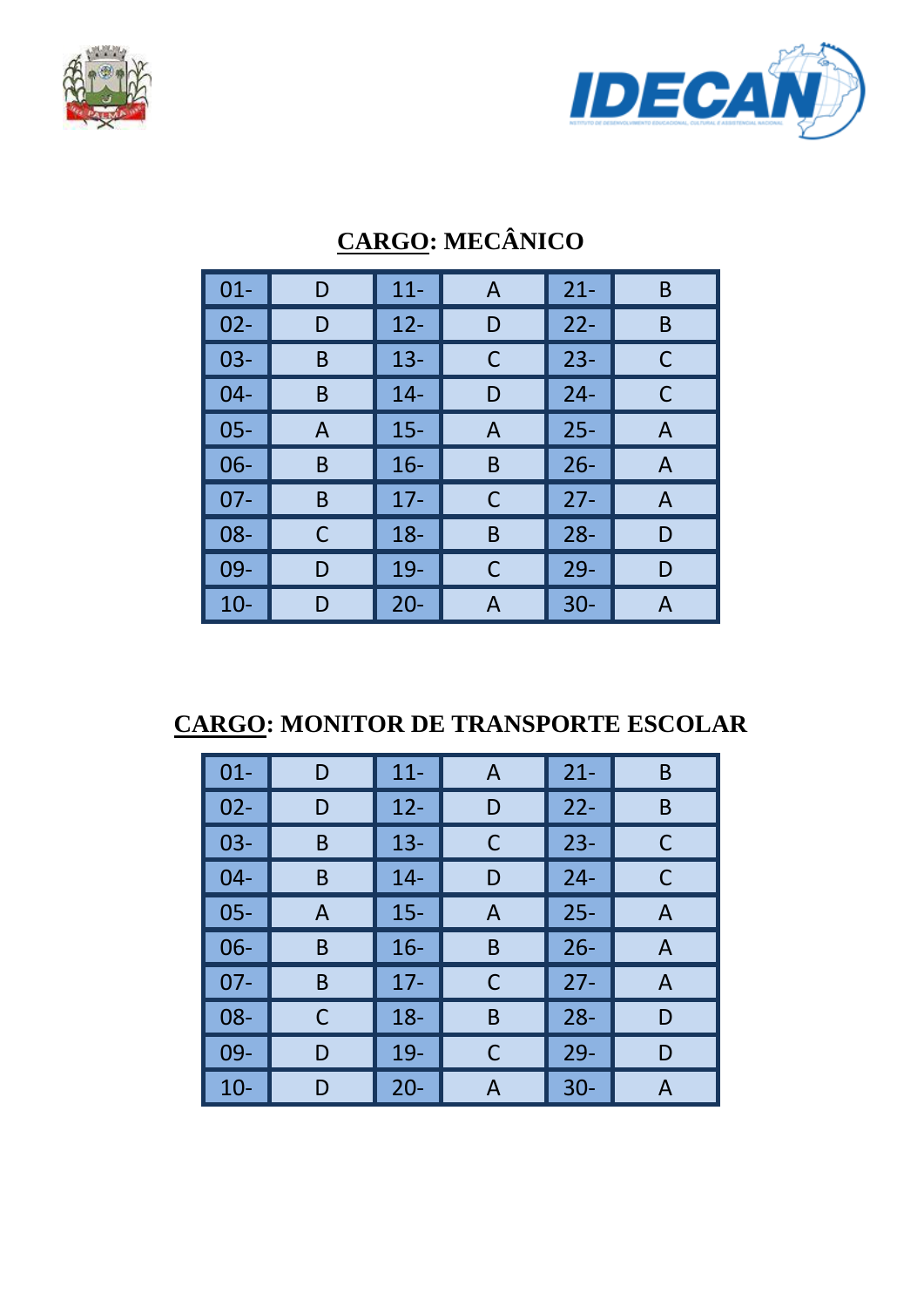



| $01 -$ | D | $11 -$ | A | $21 -$ | B |
|--------|---|--------|---|--------|---|
| $02 -$ | D | $12 -$ | D | $22 -$ | B |
| $03-$  | B | $13 -$ | C | $23 -$ | С |
| $04 -$ | B | $14 -$ | D | $24 -$ | C |
| 05-    | A | $15 -$ | A | $25 -$ | A |
| $06 -$ | B | $16 -$ | B | $26 -$ | A |
| $07 -$ | B | $17-$  | C | $27 -$ | A |
| 08-    | C | $18 -$ | B | $28 -$ | D |
| 09-    | D | 19-    | С | $29 -$ | D |
| $10 -$ | D | $20 -$ | А | $30 -$ | А |

#### **CARGO: MOTORISTA ESCOLAR**

## **CARGO: OPERADOR DE MÁQUINAS**

| $01 -$ | D | $11 -$ | A | $21 -$ | B |
|--------|---|--------|---|--------|---|
| $02 -$ | D | $12 -$ | D | $22 -$ | B |
| $03 -$ | B | $13 -$ | C | $23 -$ | С |
| $04 -$ | B | $14 -$ | D | $24 -$ | С |
| $05 -$ | A | $15 -$ | A | $25 -$ | A |
| $06 -$ | B | $16 -$ | Β | $26 -$ | A |
| $07 -$ | B | $17-$  | C | $27 -$ | A |
| 08-    | C | $18 -$ | B | $28 -$ | D |
| 09-    | D | 19-    | С | $29 -$ | D |
| $10-$  | D | $20 -$ | А | $30 -$ | А |